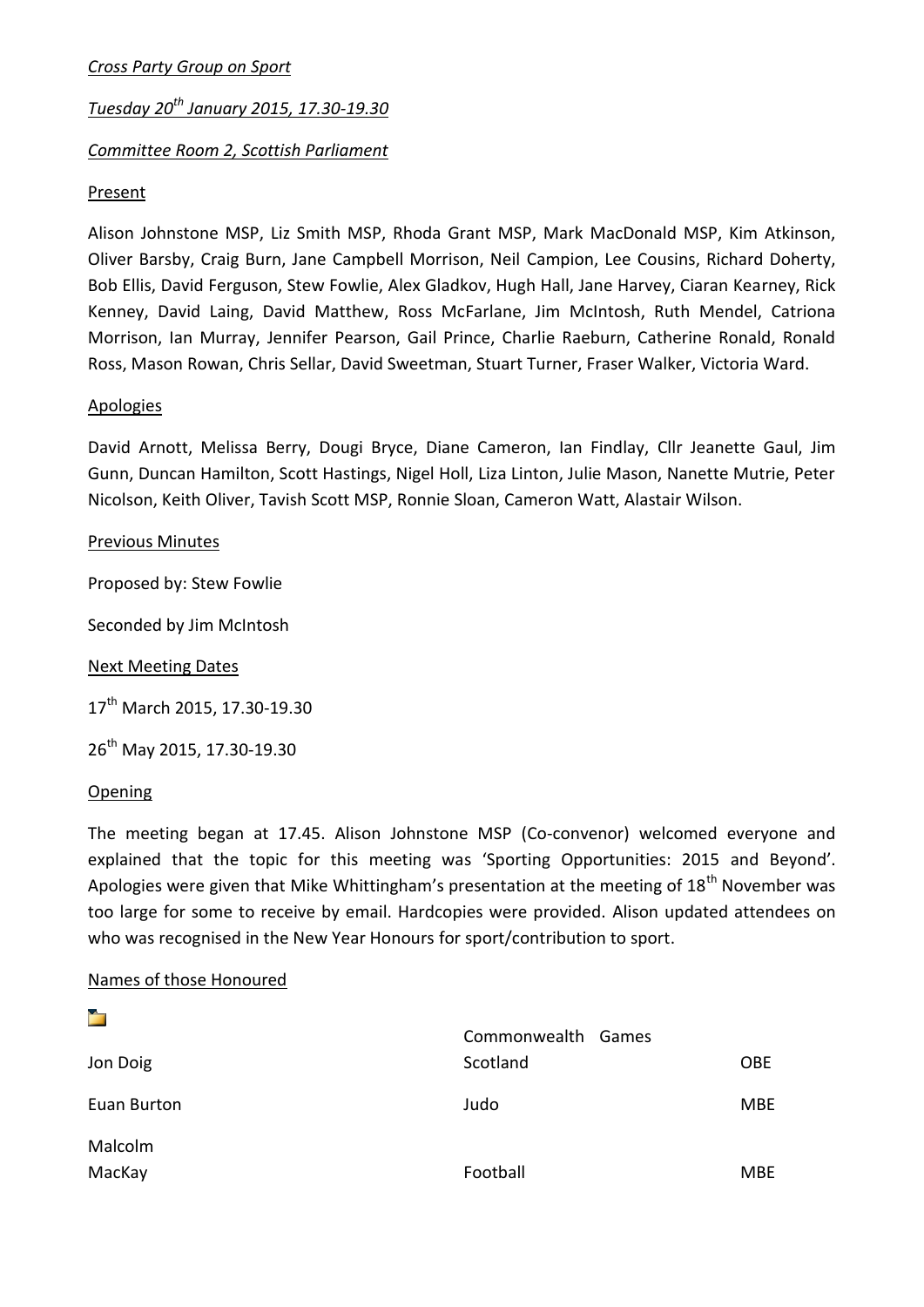| Prof<br>Nanette             |                             |            |
|-----------------------------|-----------------------------|------------|
| Mutrie                      | <b>Physical Activity</b>    | <b>MBE</b> |
| Janice Hendrie              | <b>Athletics</b>            | <b>BEM</b> |
| James Owens                 | Badminton                   | <b>BEM</b> |
| James Swanson               | Rugby                       | <b>BEM</b> |
| Mark Wylie                  | Sport in Shetland           | <b>BEM</b> |
|                             |                             |            |
| Francesca                   |                             |            |
| Osowska                     | Government (CG division)    | <b>OBE</b> |
| Derek Bearhop               | Government (CG division)    | <b>MBE</b> |
| Diane                       |                             |            |
| McLafferty                  | Government (CG division)    | <b>MBE</b> |
| <b>Cllr Gordon Matheson</b> | <b>Glasgow City Council</b> | <b>CBE</b> |
|                             | City                        |            |
|                             | Glasgow                     |            |
| Dr Bridget McConnell        | Council                     | <b>CBE</b> |
| Mike Cantlay                | <b>Visit Scotland</b>       | <b>OBE</b> |
| Cllr<br>Archie              | Glasgow<br>City             |            |
| Graham                      | Council                     | <b>OBE</b> |
|                             |                             |            |

Alison then introduced the evening's speakers.

# Keynote speaker 1 – Stuart Turner, Events Director, EventScotland

The presentation began by looking back on the year just gone, highlighting that we had a 'joinedup Scotland' in 2014. Events like the Commonwealth Games and Ryder Cup focused public and private sectors and different bodies on working together. A key question is - how do we ensure this continues to happen going forward?

Stuart mentioned the re-launch of the National Events Strategy (Spring 2015) – a strong focus continues to be placed on truly making the most of Scotland's assets. This means making the most of our facilities and natural environment to maximise impact.

# Key factors to consider going forward

Economic – Events with money spent on them that deliver a financial return generate trust in Scotland's deliverability

Identity – Events allow us to platform ourselves, our character or image, as a nation. This is a motivation for Government to invest in particular events.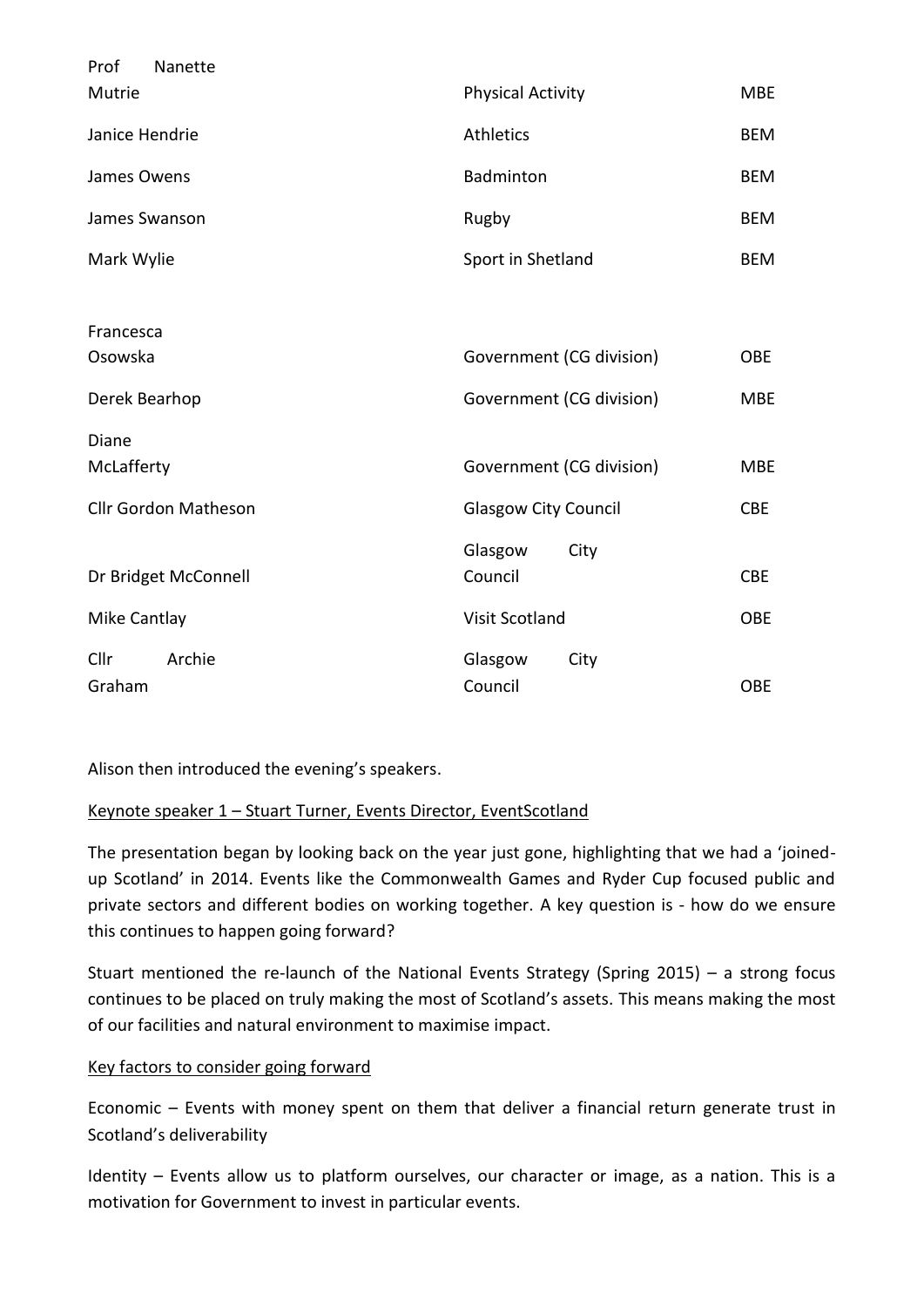Media and Profile – It's important that we are looking to maximise benefits, i.e. getting people into sports and community interaction.

Sustainability – We must take on board environmental considerations. We must also consider the longevity of the events themselves. For example, annual events are the gift that keeps on giving.

Stuart then gave an overview of the year ahead and events already secured, including the Davis Cup – it had to be held in GB but Scotland did well to secure it. 2015 is understandably not going to be as big a year as 2014, but there are plenty of blue ribbon events coming up. The job is to engage the public - he pointed to the Gymnastics World Championships as an example, for which half the tickets have already been sold ahead of October's event.

The bidding process for the likes of the Commonwealth Games was explained, including strong and resultantly successful bids for multiple curling events.

Thirty bid-scoping projects are currently ongoing, in addition to those events already secured. The aim is to bring the events that will have the biggest impact.

The Commonwealth Games and Ryder Cup received such great positive feedback – this has boosted Scotland's chances of securing new and continuing business. The infrastructure is in place.

Stuart noted too, the need to capitalise on the culture of volunteering seen during the Commonwealth Games.

### Keynote speaker 2 – Craig Burn, CEO, Scottish Cycling

Craig highlighted that cycling has a unique place in our lives, as it's not only a sport – "you can't hockey to work". It touches on many areas from health to jobs and more besides.

Tour de France success for British riders boosted cycling hugely. Craig continued, explaining the distinct aspects of cycling that are covered by the various bodies, including Sustrans.

He pointed to a few questions to consider: how do you grow your sport? As a priority - how does Scottish Cycling reduce its reliance on public funding as it grows and requires more investment (at the moment it is 46% publicly funded)? One option is to make itself more attractive to private sector funding.

Amongst discussion of the ambitions for growth, a focus on volunteering was highlighted.

Craig pointed to the importance of inspiration - role models like Sir Chris Hoy and Danny MacAskill will continue as a means to get people into cycling, taking cycling to the public.

He highlighted too, the importance of supporting and develop talent – both sportspeople and those in roles across the organisation.

Craig stated that the job is to 'build a system'. The challenge with cycling (in schools and communities especially) is around getting people to 'participate' and 'explore'. It is particularly important that they continue to develop and grow female participation.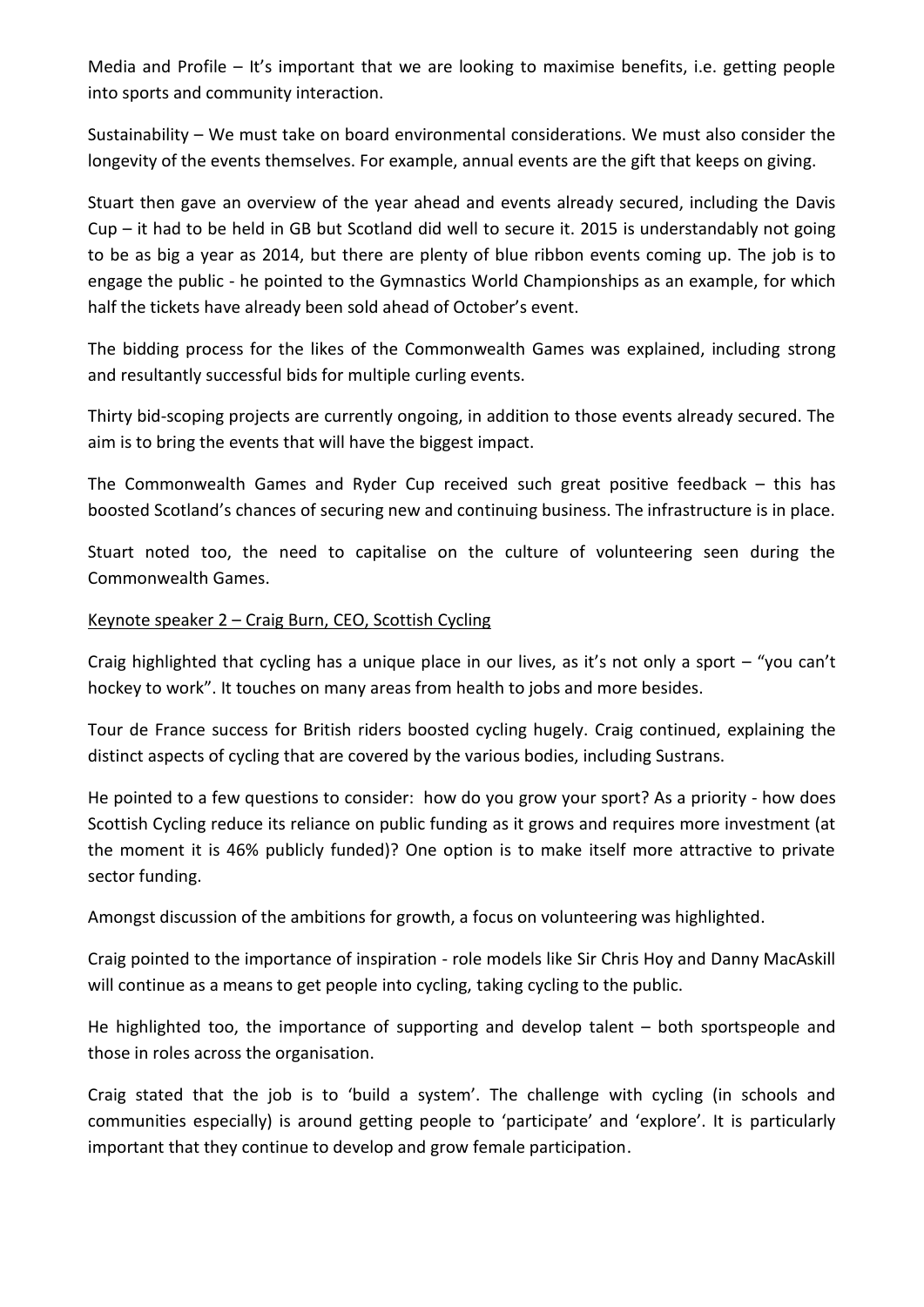He spoke of how clubs are at the forefront of how the membership is supported - their role is diversifying away from clichéd ideas of old middle-class men in lycra.

Risk-management, particularly in a voluntary scenario, is important so safety on the roads  $$ people are more likely to participate if they feel assured that cycling is a safe sport.

The successes of Scotland's track cyclists were highlighted, along with the need for more dedicated – traffic-free - cycling venues.

Aside from the Sir Chris Hoy Velodrome and Broadwood, investment in cycling has not been huge comparatively.

Scottish Cycling's aim is to reach the 50,000 membership mark.

Ideas to attract new people included mass participation include Ride Scotland, and a similar approach to school swimming, with a badge system.

Looking beyond traditional funding is important as government only has so much to give (from various budget areas – health, tourism, economic development). A 'Manifesto for Cycling', campaigning (Road Share for example) and the CPG on Cycling were also mentioned as important assets for encouraging participation. The benefits of data-capture for follow-up were also highlighted.

### Growth priorities

Club activity / Competition / Events

- Focus on safety
- Taking part requires organised events

Marketing  $-It's important to make cycling relevant to new potential participants, not just the$ traditional cycling audience.

New facilities – see above.

Mass-participation – Craig stressed the importance of the various different cycling groups having a joint, common focus.

*Alison then introduced the next speaker, and invited Rhoda Grant MSP to take over chairing duties.*

### Keynote speaker 3 – Ian Murray, CEO, High Life Highland

Ian explained that High Life Highland is an arm's-length organisation co-operating with Highland Council. It took over the Culture and Leisure remit from Highland Council.

The reasons the High Life Scheme Concept came about in 2001.

- There was a mass family market that wasn't being catered for
- A system that was easy to use was needed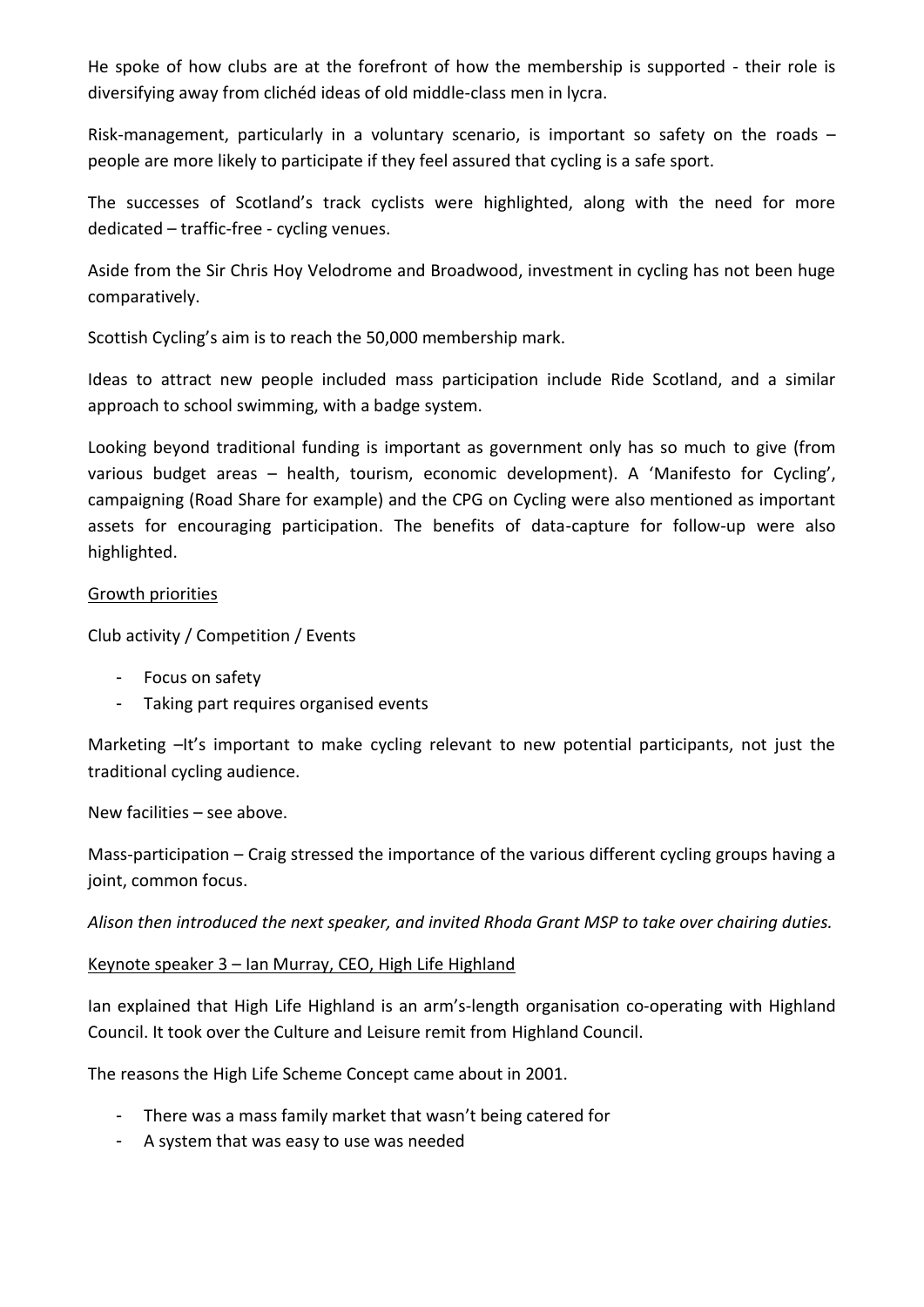- Local people needed affordable access to local facilities (leisure facility carparks weren't reflective of the market that needed to be engaged – working families were being priced out of the market).

# 2001 - 2014

Since High Life Highland began, visits through facility door increased by 81% - budget participation specifically, went up by 257%

Income grew by a huge 92%.

The scheme operates by giving full access to all facilities, there are no additional costs  $$ membership includes absolutely everything a facility can offer.

The cost is £19 or £27 per month, which compares well against figures like £100 per month in parts of the central belt.

They also offer a budget scheme in which everything costs 50p per visit – this allows those who don't want or can't afford a full membership, to still get opportunities to access facilities for low cost. They also offer happy hours where anyone can turn up to participate and pay just 50p.

The scheme gives the public a lower cost means to access. Whilst other councils with similar schemes have around 15% of their population as members, in the Highlands it's estimated that around 43% of the population have a High Life Highland membership card.

Ian explained that the intention is not to compete with the private sector for the 'leotard market' – rather, the aim is to achieve mass participation.

# Working in Partnership

Ian went on to explain that High Life Highland has approached partners/councils to demonstrate the value of the scheme in prevention of health problems etc – a focus on preventative funding.

As part of High Life, children in care have their card cost covered - half by the Council and half by High Life. This is to ensure the same opportunities are available to all.

# Reaching non-participants through partnership working

- The Otago exercise programme works with elderly people to cater their exercise routines according to the ability of participants.
- One care home case-study suggests this programme has resulted in 20% fewer falls in the home
- Resultantly this brings savings for the NHS through less bed-blocking.
- All young people who sign up for youth work and employability skills courses also get access to cheaper High Life schemes.
- One card can be used for travel, school meals, libraries etc, as well as the leisure facilities.

# Going forward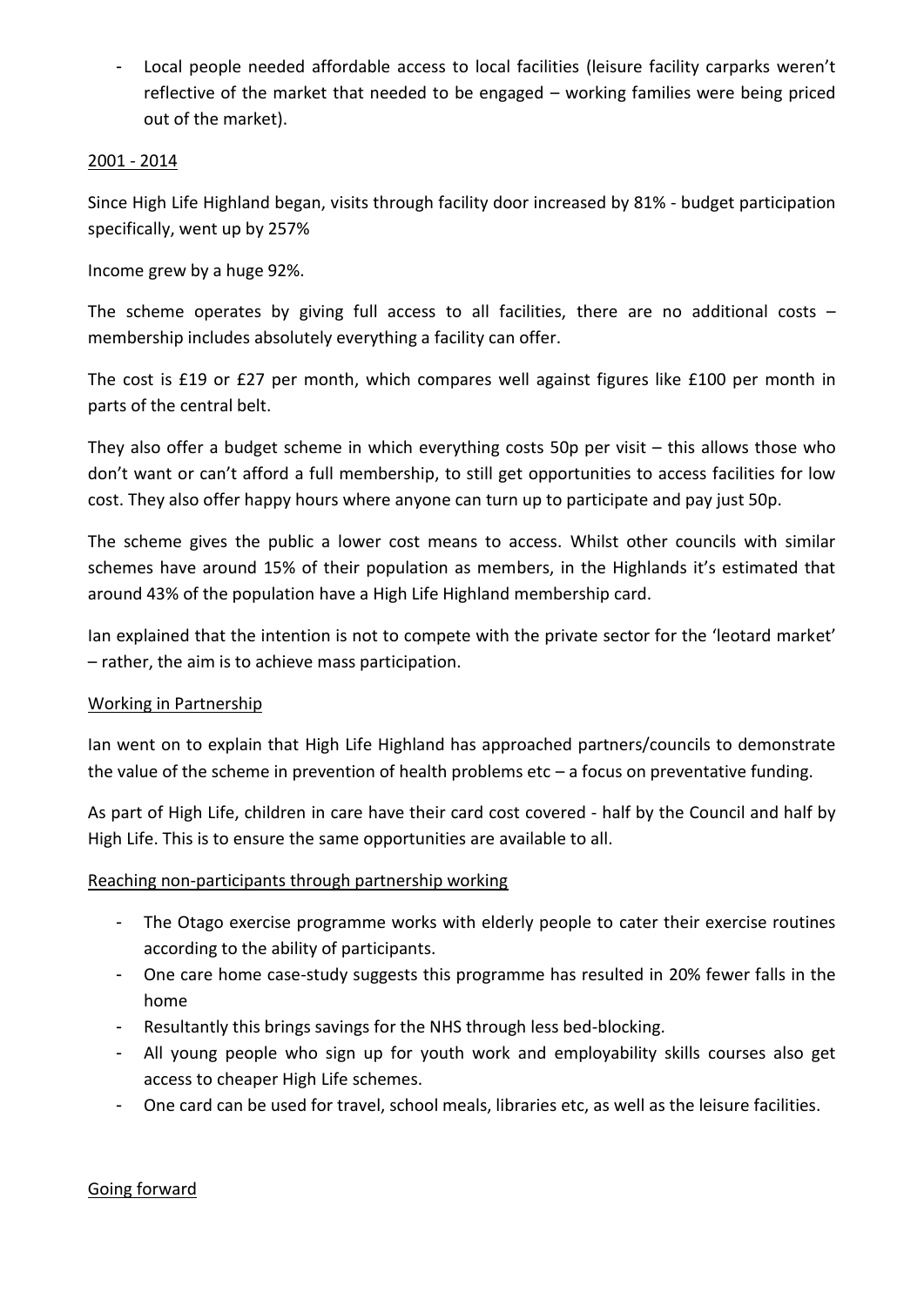- Is the scheme transferrable to other Local Authorities Ian suggests it is.
- Western Isles and Moray Councils are adopting or moving towards similar schemes, this will allow the Councils to effectively compare and contrast.
- Ian highlighted that financial pressure equates to a commercial mind-set, so it is important to overcome any perceived financial risk and focus on the community outcomes and wider preventative savings.

### *The Chair thanked the keynote speakers and opened discussion to the floor.*

- 1) Councillor Bob Ellis (SALSC) asked about affiliation fees and risk assessment, with Craig Burn explaining it is around £140 per year as standard, with individual rates ranging from £20 to around £80. He highlighted that liaison with police and organisers was important for getting licenses.
- 2) Mason Rowan (Scottish Youth Parliament) asked about support for local youth-led sports councils. Stuart Turner explained that that it is not something they come across often, but EventScotland would be happy to work with those wanting to use particular events to increase participation.
- 3) Stuart Turner discussed the tendency to steer clear of throwing money at bids for events, following a question from Rick Kenny (SALSC). The focus is on demonstrating competence in running the events, and emphasising the feeling that local areas and sports themselves are improved by an event. The benefit we get (economic, identity, participation) makes people *want* to give events to Scotland.
- 4) Charlie Raeburn asked about corruption and drugs in sport, and governing bodies asking for 'extras' during the bidding process. He asked if this is still an issue. Stuart Turner didn't see it as a big barrier – he said that it's about delivering the best bid. Unfortunately the best bid won't always win, and it is important to assess whether an event is winnable in the first place. Stuart pointed out too, that the International Federations provide guidelines on correct bid procedure.
- 5) Responding to Catriona Morrison (Winning Scotland Foundation), Stuart Turner highlighted that benefits of an event at the time (financial benefits for example) are one thing, but other key benefits are longer-term, as with mountain bike events leaving behind a new facility for ongoing public use. Rates of participation up massively since facilities came about as a result of events. An event on its own won't increase participation. What matters is the longer-term participation and the platforms and partnerships that enable that.
- 6) Chris Sellar (Herriot Watt Community Sports Hub) asked about volunteering, and how well set up to capitalise on recruitment and volunteering both regionally and nationally. Stuart Turner explained that more people have expressed an interest in volunteering since the 2012 London Olympics, but many tend to gravitate directly to particular sports or events, for example, rather than for a general, everyday volunteer role. He suggested that Volunteering Scotland's website is not enough to deal with the culture change that is required in this respect.